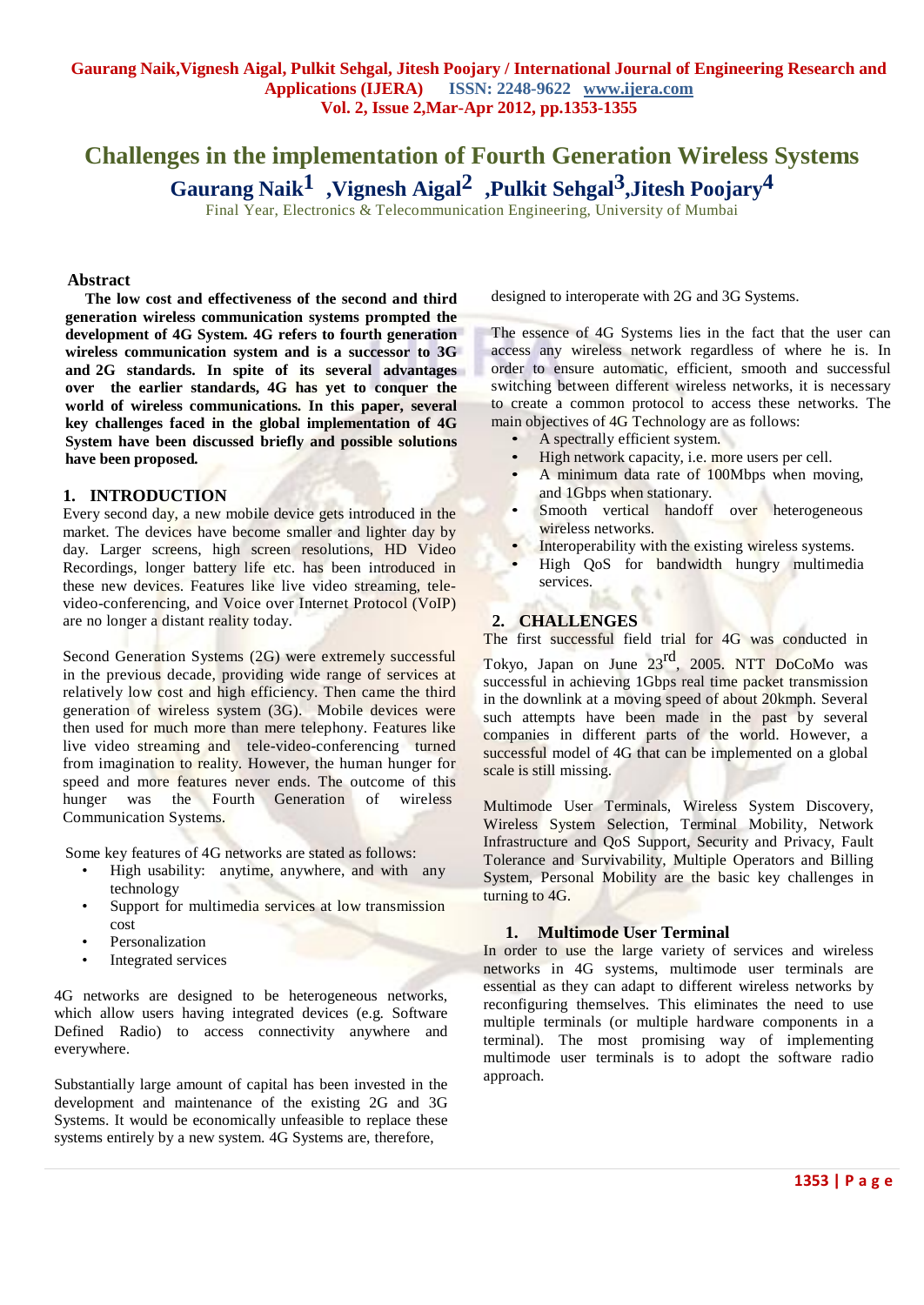#### **Gaurang Naik,Vignesh Aigal, Pulkit Sehgal, Jitesh Poojary / International Journal of Engineering Research and ISSN: 2248-9622 www.ijera.com Vol. 2, Issue 2,Mar-Apr 2012, pp.1353-1355**



The analog part of the receiver consists of an antenna, a band pass filter (BPF), and a low noise amplifier (LNA). The received analog signal is digitize by the analog/digital converter (ADC) immediately after the analog processing. The processing in the next stage (usually still analog processing in conventional terminals) is then performed by a conventional terminals) is then performed by a reprogrammable baseband digital signal processor (DSP). The DSP will process the digitized signal in accordance with the wireless environment. Unfortunately, the current software radio technology is not completely feasible for all the different wireless networks due to the following technological problems.

#### **II. Wireless System Discovery**

To use 4G services, multimode user terminals should be able to select the target wireless systems. In current GSM systems, base stations periodically broadcast signalling messages for service subscription to mobile stations. However, this process becomes complicated in 4G heterogeneous systems because of the differences in wireless technologies and access protocols. One of the proposed solutions is to use software radio devices that can scan the available networks.

# **III. Wireless System Selection**

With the support of 4G user terminals, we can choose any available wireless network for each particular communication session. As every network has unique features, using a suitable network for a specific service may optimize system performance and resource usage. Furthermore, the right network selection can ensure the QoS required by each session. However, it is complicated to select a suitable network for each communication session since network availability changes from time to time. Moreover, adequate knowledge of each network is required before a selection is made. This includes precise understanding of the supported service types, system data rates, QoS requirements, communication costs, and user preferences. A multimode terminal attaches to the WLAN and scans the available systems.



#### **IV. Terminal Mobility**

In order to provide wireless services at anytime and anywhere, terminal mobility is a must in 4G infrastructure. Terminal mobility allows mobile clients to roam across geographic boundaries of wireless networks. There are two main issues in terminal mobility: location management and handoff management. With location management, the system tracks and locates a mobile terminal for possible connection. Location management involves handling all the information about the roaming terminals, such as original and current located cells, authentication information, and QoS capabilities. On the other hand, handoff management maintains ongoing communications when the terminal roams. Mobile IPv6 (MIPv6) is a standardized IP-based mobility protocol for IPv6 wireless systems. In this design, each terminal has an IPv6 home address. Whenever the terminal moves outside the local network, the home address becomes invalid, and the terminal obtains a new IPv6 address (called a care-of address) in the visited network. A binding between the terminal's home address and care-of address is updated to its home agent in order to support continuous communications. However, this handoff process causes an increase in system load, high handover latency, and packet losses. Although some enhanced Mobile IPv6 (MIPv6) schemes have been proposed to solve these problems, more needs to be done to satisfactorily overcome these problems.

#### **V. Network Infrastructure & QoS**

Existing wireless systems can be classified into two types: non-IP-based and IP-based. Many non-IP-based systems are highly optimized for voice delivery (e.g., GSM, cdma2000, and UMTS). On the other hand, IP-based systems are usually optimized for data services (e.g., 802.11 WLAN and HiperLAN). In 4G wireless environments, the problem in integrating these two systems becomes apparent. Research challenges such as QoS guarantee for end-to-end services need to be addressed, although they are by no means easy to tackle, especially when time-sensitive or multimedia applications are considered. Current QoS designs are usually made with a particular wireless system in mind. For example, the 3G Partnership Project (3GPP) has proposed a